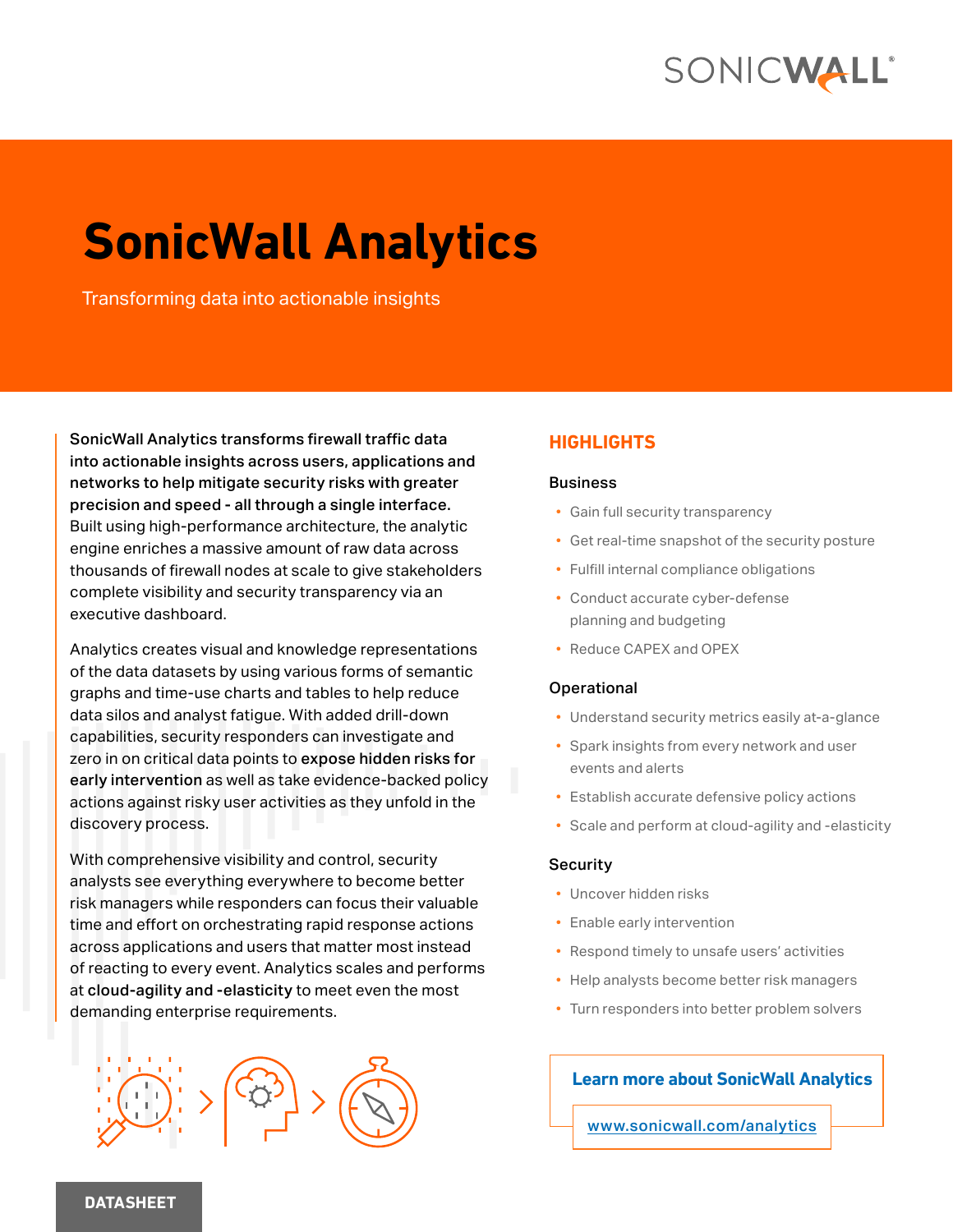

#### **See Everything Everywhere**

Analytics gives you a comprehensive view of your entire SonicWall security environment at the tenant, group, or device level. The executive dashboard provides static and near-real-time risk monitoring and analysis of all network traffic and data communication that passes through the firewall ecosystem. All log data is recorded, aggregated, contextualized, and presented in a meaningful and easily consumable way that empowers you to discover, interpret, triage, and take necessary defensive responses based on data-driven insight.

Analytics comes with a broad range of pre-defined reports that can be delivered on-demand or on a regular schedule. It also allows you the flexibility to custom-build reports with values and metrics chosen from an extensive library of firewall data types, allowing you to assemble and logically extract valuable insights from specific devices across selected groups or tenants. Custom reports help declutters data funnels, giving decision-makers and responders clearer



Figure 1.0 Executive Dashboard

visibility and actionable intel from smaller but more quality data sets for traffic analysis and security gaps and anomalies discovery. They can now zoom to the right analytics, make informed decisions, and take timely policy actions based on reliable data.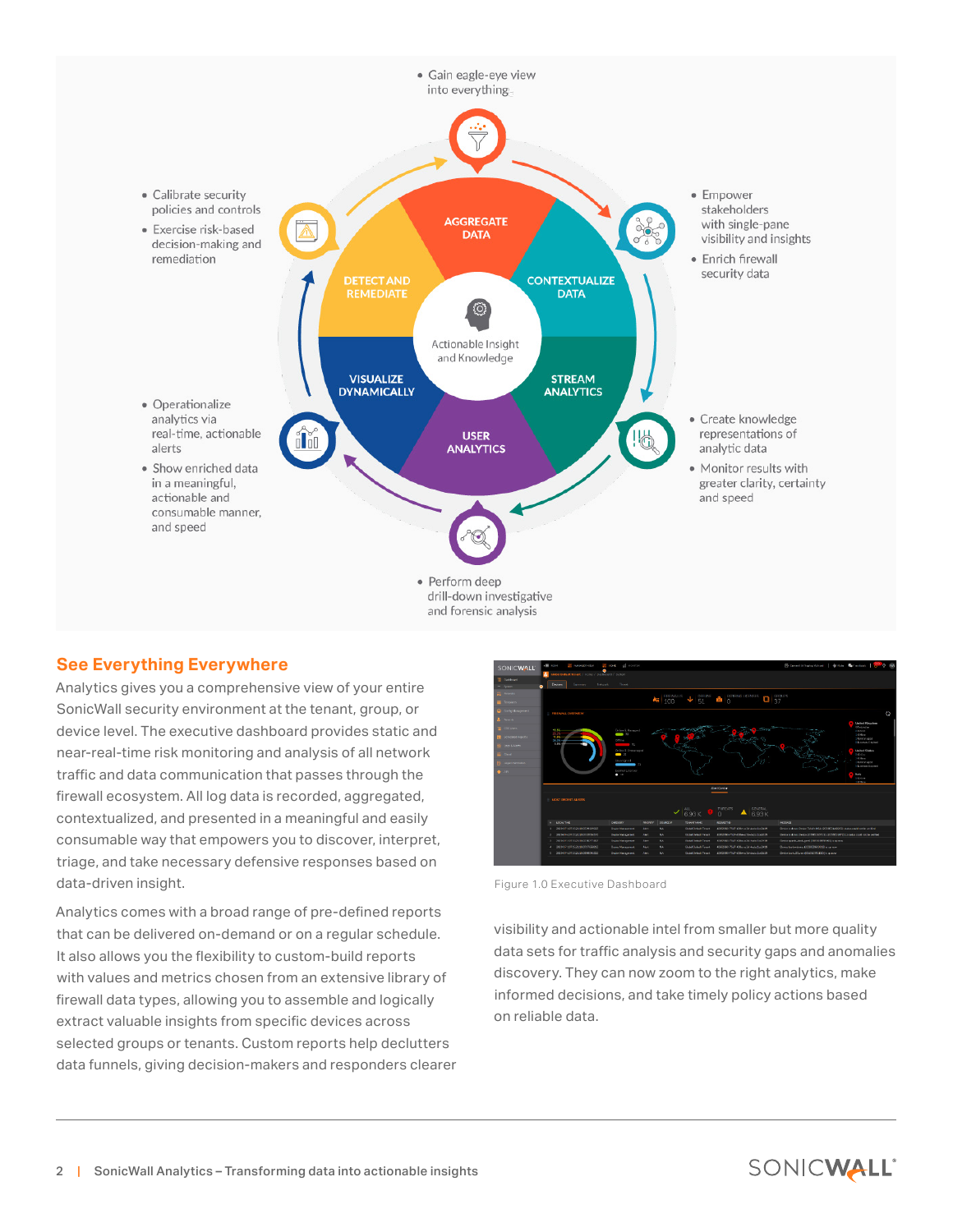#### **Understand Your Risk**

Drill-down and pivoting capabilities enable you to further examine specific patterns and trends associated with ingress/egress traffic, application usage, user and device access, threat actions, and more with confidence. Using a mix of endpoint, network, user and application reporting and analytics, you can proactively analyze or respond to alerts, anomalies, and risky user activities. With full security transparency, you will gain situation-awareness to find security risks, orchestrate policy actions, drive consistent security enforcement and continuously monitor the results across your environment.

#### **Optimize Workforce Productivity**

User Analytics gives a broad and transparent view of your workforce's web application and internet usage activities. Drill-down capabilities enable analysts to pivot and investigate data points of interest and establish evidence-backed policy-controlled measures for risky users and applications as they unfold in the discovery process. In addition, Productivity Reports provide insights into employees' internet utilization and behavior over a specified period. It generates powerful snapshots or detailed reports that classify users' web activities into productivity groups such as productive, unproductive, acceptable, unacceptable, or custom-defined groups, helping organizations better understand and control internet usage.

#### **Flexible deployment with SaaS, virtual or IaaS options**

#### Analytics gives you flexible deployment choices that will best suit your operational requirements.

For a maintenance-free experience, Analytics is available as a SaaS offering hosted by SonicWall and is accessible over the internet. The SaaS option gives you unlimited elasticity to scale on-demand while lowering your operational cost. The typical cost of hardware and software acquisition, custom installation, regular maintenance and upgrades, asset depreciation, and retirement costs are removed and replaced with one low, predictable yearly subscription cost.

For total system control and compliance, you can deploy Analytics on-prem as software installed on your choice of virtual platform, such as VMWare. You benefit from all the operational and economic benefits of virtualization, including system scalability, speed of system provisioning and cost reduction.



Figure 2.0 Threat Summary

| <b>Feature</b>                  | <b>Description</b>                                                                                                                                                                                                                                                             |  |  |
|---------------------------------|--------------------------------------------------------------------------------------------------------------------------------------------------------------------------------------------------------------------------------------------------------------------------------|--|--|
| User analytics                  | Show a comprehensive view of the workforce's network, application and threat activities via<br>an interactive dashboard. It lets you granularly drill-down on historical records to establish<br>evidence-backed policy-controlled measures against risky user web activities. |  |  |
| Application traffic analytics   | Provide organizations with powerful insight into application traffic, bandwidth utilization and<br>security threats, while providing powerful troubleshooting and forensics capabilities.                                                                                      |  |  |
| Security analytics              | Get real-time visibility with rapid threat detection. Enable security analysts and incident<br>responders to hunt, identify and investigate issues.                                                                                                                            |  |  |
| Real-time dynamic visualization | Through a single-pane-of glass, security analysts can perform deep drill-down investigative and<br>forensic analysis of security data with greater precision and speed.                                                                                                        |  |  |
| Rapid detection and remediation | Investigative capabilities to chase down unsafe activities and to swiftly manage and remediate<br>risks by taking measured actions.                                                                                                                                            |  |  |
| <b>Productivity Reports</b>     | Provide insights into the organization's internet resource utilizations. It generates powerful<br>snapshots and drill-down reports on users' internet access behavior.                                                                                                         |  |  |
| Custom reports                  | Self-quided workflow to custom-build reports with selected values and metrics chosen from a<br>library of firewall data types.                                                                                                                                                 |  |  |

### **Feature Summary**

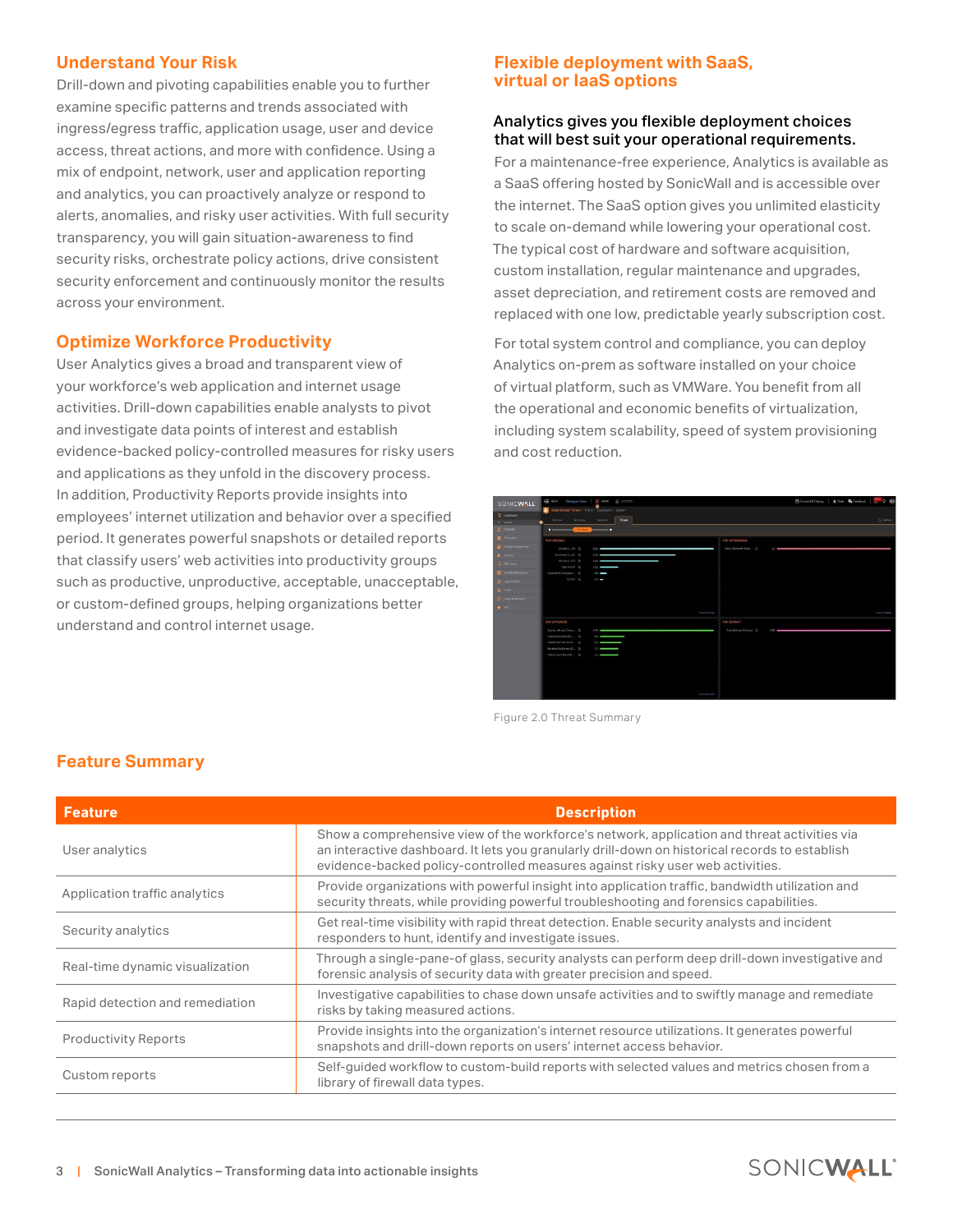| <b>Feature</b>                               | <b>Description</b>                                                                                                                                                                                                                                                                                                                                                                                                                                                         |  |  |
|----------------------------------------------|----------------------------------------------------------------------------------------------------------------------------------------------------------------------------------------------------------------------------------------------------------------------------------------------------------------------------------------------------------------------------------------------------------------------------------------------------------------------------|--|--|
| Tenant- and Group-level reports              | Allow users to view pre-defined or custom reports at the device-group or tenant level.                                                                                                                                                                                                                                                                                                                                                                                     |  |  |
| <b>VPN Reports</b>                           | Summarize what company resources are being used in the VPN tunnel, how much bandwidth they<br>are consuming and who (i.e., username and IP address) uses that traffic. Network admins can<br>leverage this information for monitoring business-critical applications, controlling or shaping<br>traffic and planning for capacity growth.                                                                                                                                  |  |  |
|                                              | Provide a flow reporting agent for application traffic analytics and usage data through IPFIX or<br>NetFlow protocols for real-time and historical monitoring. Offers administrators an effective and<br>efficient interface to visually monitor their network in real-time, providing the ability to identify<br>applications and websites with high bandwidth demands, view application usage per user and<br>anticipate attacks and threats encountered by the network. |  |  |
| Flow analytics and reports                   | A Real-Time Report screen with one-click filtering                                                                                                                                                                                                                                                                                                                                                                                                                         |  |  |
|                                              | A Top Flows Dashboard with one-click View By buttons<br>$\bullet$                                                                                                                                                                                                                                                                                                                                                                                                          |  |  |
|                                              | A Flow Reports screen with additional flow attribute tabs<br>$\bullet$                                                                                                                                                                                                                                                                                                                                                                                                     |  |  |
|                                              | A Flow Analytics screen with powerful correlation and pivoting features<br>$\bullet$                                                                                                                                                                                                                                                                                                                                                                                       |  |  |
|                                              | A Session Viewer for deep drill-down of individual sessions and packets<br>٠                                                                                                                                                                                                                                                                                                                                                                                               |  |  |
| Comprehensive graphical reports              | Provide visibility into firewall threats, bandwidth usage, employee productivity, suspicious<br>network activity and application traffic analysis.                                                                                                                                                                                                                                                                                                                         |  |  |
| Syslog reporting<br>(Only for Analytics 2.5) | Streamline data summarization, allowing for near real-time reporting of incoming Syslog<br>messages. Direct access to the underlying raw data further facilitates extensive granular<br>capabilities and highly customizable reporting.                                                                                                                                                                                                                                    |  |  |
| Scheduled reports                            | Provide a single-entry point for all scheduled reports. One report can combine charts and<br>tables for multiple units. Reports can be scheduled and sent out in various formats to one or<br>more analysts.                                                                                                                                                                                                                                                               |  |  |
| At-a-glance reporting                        | Offer customizable views to illustrate multiple summary reports on a single page. Users can<br>easily navigate through vital network metrics to analyze data quickly across a variety of reports.                                                                                                                                                                                                                                                                          |  |  |
| Multi-threat reporting                       | Collect information on attacks, providing instant access to threat activities detected by<br>SonicWall firewalls using the SonicWall Capture ATP, Gateway Anti-Virus, Anti-Spyware, Intrusion<br>Prevention and Application Intelligence and Control security services.                                                                                                                                                                                                    |  |  |
| New Attack intelligence                      | Report on specific types of attacks, intrusion attempts and the source address of the attack to<br>enable administrators to respond quickly to ongoing threats.                                                                                                                                                                                                                                                                                                            |  |  |
| Rogue Wireless Access<br>Point Reporting     | Show all wireless devices in use as well as rogue behavior from ad-hoc or peer-to-peer<br>networking between hosts and accidental associations for users connecting to neighboring<br>rogue networks.                                                                                                                                                                                                                                                                      |  |  |
| Capture ATP Report                           | Provide an at-a-glance threat analysis dashboard and reports, which detail the analysis results<br>for files sent to the service, including source, destination and a summary plus details of malware<br>action once detonated.                                                                                                                                                                                                                                            |  |  |
| <b>Botnet Report</b>                         | Include four report types: Attempts, Targets, Initiators, and Timeline containing attack vector<br>contexts such as Botnet ID, IP Addresses, Countries, Hosts, Ports, Interfaces, Initiator/Target,<br>Source/Destination, and User.                                                                                                                                                                                                                                       |  |  |
| Geo IP Report                                | Contain information on blocked traffic that is based on the traffic's country of origin or<br>destination. Includes four report types: Attempts, Targets, Initiators, and Timeline containing<br>attack vector context such as Botnet ID, IP Addresses, Countries, Hosts, Ports, Interfaces,<br>Initiator/Target, Source/Destination, and User.                                                                                                                            |  |  |
| Centralized logging                          | Offers a central location for consolidating security events and logs of all managed appliances,<br>providing a single point to conduct network forensics.                                                                                                                                                                                                                                                                                                                  |  |  |
| Cloud-Native Architecture                    | Collect, combine, process, reprocess, extract, correlate and load massive amount of queried<br>data from tens of thousands of firewall nodes at cloud-speed and -elasticity.                                                                                                                                                                                                                                                                                               |  |  |

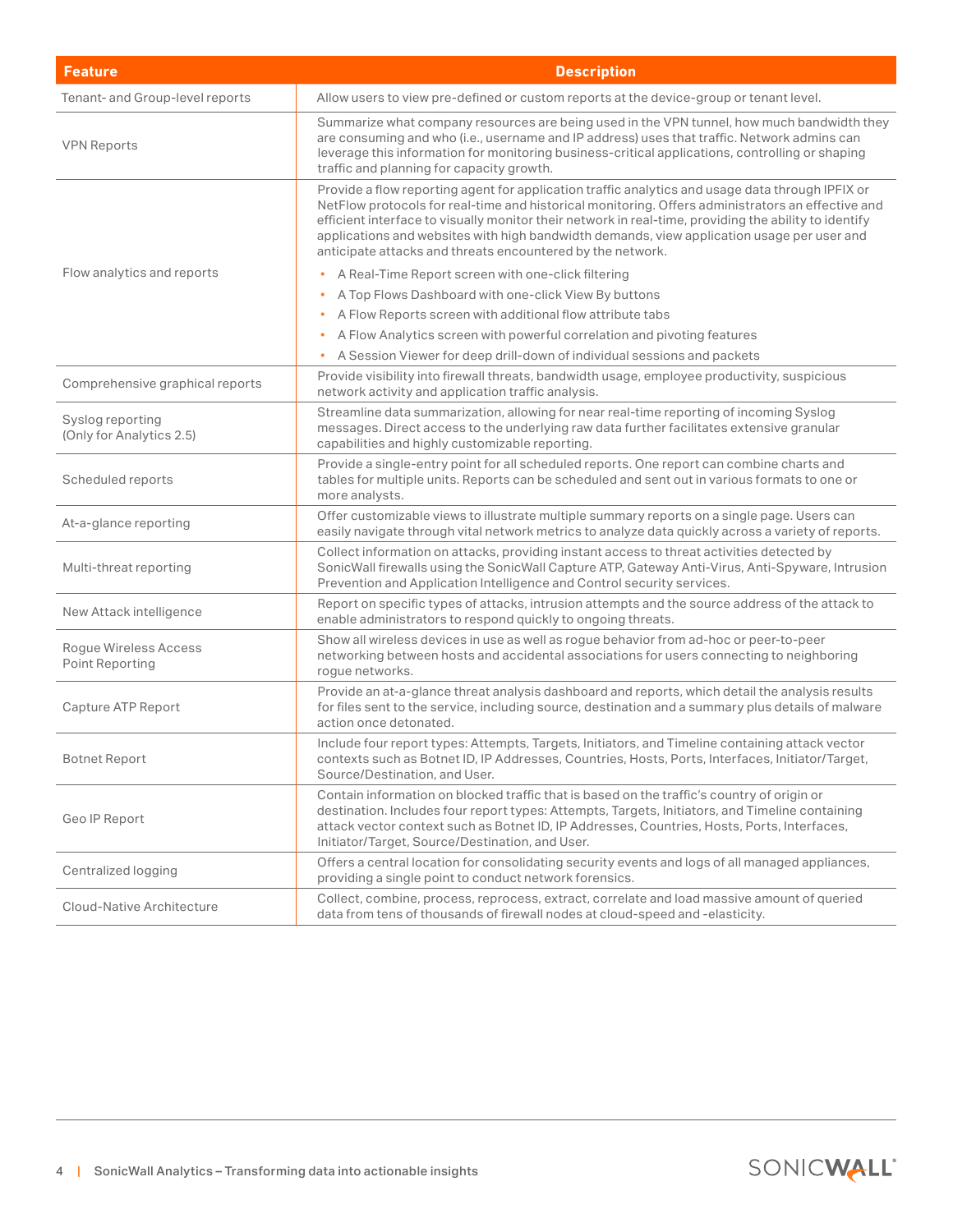#### **Licensing and Packaging**

|            | <b>Features</b>                                                 | <b>SaaS</b><br><b>Analytics</b> | <b>On-premises</b><br><b>Analytics</b> |
|------------|-----------------------------------------------------------------|---------------------------------|----------------------------------------|
| Management | Backup/Restore - firewall system                                | Yes                             | Yes <sup>1</sup>                       |
|            | Reporting (Netflow/IPFIX based)                                 | Yes                             | Yes <sup>1</sup>                       |
|            | Analytics (Netflow/IPFIX based) From local                      | From local file only            | From local file only                   |
| Reporting  | Group/Tenant Level Dashboard                                    | Yes                             | <b>No</b>                              |
|            | Capture ATP (Device Level)                                      | Yes                             | Yes                                    |
|            | Capture Threat Assessment (Device Level)                        | Yes                             | Yes                                    |
|            | Productivity Reports <sup>3</sup>                               | Yes                             | No                                     |
|            | <b>VPN Reports</b>                                              | Yes                             | No                                     |
|            | Custom Report                                                   | Yes                             | No                                     |
|            | Schedule Report (Flow, CTA and Management)                      | Yes                             | Yes                                    |
|            | Days of reporting data                                          | 30 days                         | 365 days                               |
| Analytics  | User-based analytic                                             | Yes                             | Yes                                    |
|            | Application analytics                                           | Yes                             | Yes                                    |
|            | Network forensic and threat hunting using drill-down and pivots | Yes                             | Yes                                    |
|            | Cloud App Security - Shadow IT Discovery                        | Yes                             | No                                     |
|            | <b>Technical Support</b>                                        | 24x7 support                    | $24x7$ support <sup>2</sup>            |

1 Requires AGSS/CGSS service or any paid Capture Security Center service

2 Requires a 24x7 support license

<sup>3</sup> Requires AGSS/CGSS license enabled on Generation 6/6.5 Firewalls, Essential Protection license on Generation 7 Firewalls

#### **Minimum System Requirements**

#### For SonicWall Analytics in SaaS mode via Network Security Manager:

#### *Supported SonicWall appliances include:*

- SonicWall Network Security Appliances: NSA Series, NS*a* Series, TZ Series appliances, SOHO-W, SOHO 250, SOHO 250W
- SonicWall Network Security Virtual Appliances: NS*v* 10 to NS*v* 400

#### *Supported SonicWall firmware*

• SonicWall SonicOS 6.0 or higher

#### *Internet browsers*

- Microsoft<sup>®</sup> Internet Explorer 11.0 or higher (do not use compatibility mode)
- Mozilla Firefox 37.0 or higher
- Google Chrome 42.0 or higher Safari (latest version)

#### For SonicWall Analytics on-premises deployment:

#### *Virtual appliance*

- Hypervisor: VMware ESXi v5.5 / v6.0 / v6.5 / v6.7
- Recommended RAM: Unlimited (8 GB minimum)
- HardDisk: Base OVA 65 GB need external mount
- vCPU: 4/unlimited
- Network Interface: 1
- VMware Compatibility Guide

#### *Supported SonicWall appliances include:*

- SonicWall Network Security Appliances: NS*sp*, SuperMassive E10000 and 9000 Series, NSA Series, NS*a* Series, TZ Series appliances, SOHO-W, SOHO 250, SOHO 250W
- SonicWall Network Security Virtual Appliances: NS*v* Series